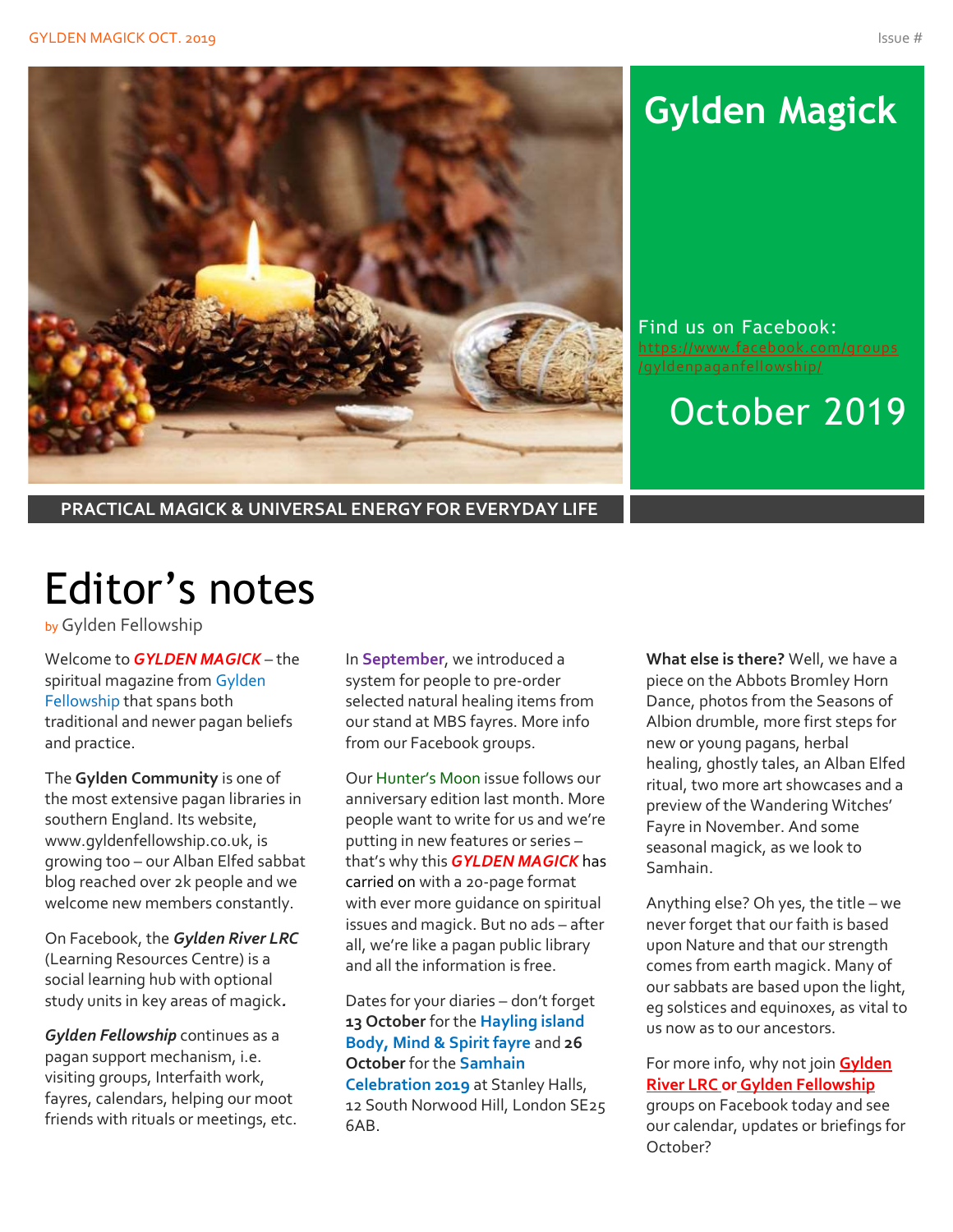# Contents: October 2019

| <b>Monthly features</b>                                           | Pages 3-4   |
|-------------------------------------------------------------------|-------------|
| <b>Altar tools - Produce</b>                                      |             |
| <b>Crystals - Green calcite</b>                                   |             |
| <b>Herbal healing - Hibiscus</b>                                  |             |
| Kitchen witchcraft - Autumn appetiser                             |             |
| Preview: Wandering Witches' Fayre by Wandering Witches' Fayres    | Page 5      |
| Autumn photos: drumble 2019 by Seasons of Albion Moot             | Page 6      |
| Spi-rituality: Mabon open ceremony by Basingstoke Pagan Circle    | Pages 7-8   |
| <b>Art showcase by Clare Coombes</b>                              | Page 9      |
| First Steps (new series): the electric eclectic by Nick the Witch | Pages 10-11 |
| The Abbots Bromley Dance: photos by Paul Pearson                  | Pages 12-13 |
| A spirit tale or two for Samhain by the Storyteller               | Page 14     |
| Art showcase by Arietta Bryant                                    | Page 15     |
| Samhain magick (new series) by Gylden Fellowship                  | Page 16-17  |
| Foraging for mushrooms: by Waverley Healing Wheel                 | Pages 18-19 |
| <b>Gylden contact info</b>                                        | Page 20     |

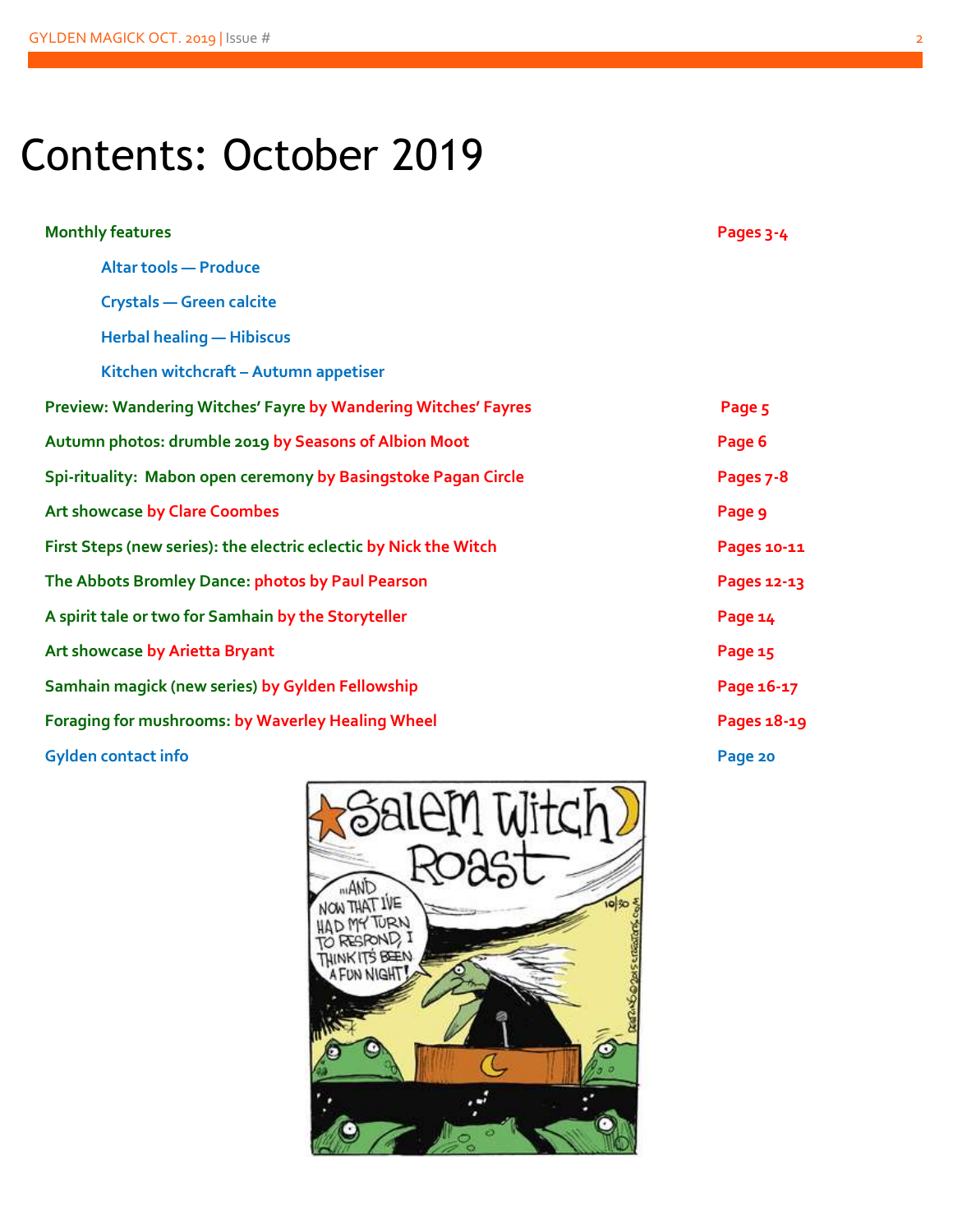### **Altar tools: produce**

Produce, in this sense, refers to all the food, fruit or vegetables that might decorate your altar. Could be flowers or baked goodies as well. At this time of year, some **seasonal fruits or vegetables** might include:

- $\triangleright$  Apples, pears and berries
- ➢ Gourds, pumpkins or squashes.
- $\triangleright$  All sorts of nuts.
- ➢ Mushrooms.
- ➢ Tomatoes, peppers, potatoes, carrots and onions.

**Herbs or plants** might include cinnamon, bay leaf, cloves, ginger, rue, sage, pumpkin seeds, nettles or pine needles. As the Wheel of the Year turns with each season, you may wish to use different scents with the produce, eg baskets of pine cones with essential oils – good ones for autumn include cinnamon, pine, apple or sage. A pumpkin jack-olantern is not necessary for an altar, but could be placed on a step outside the home.

**Leaves** are worthy additions to autumnal produce, if you can find a variety of shapes and colours – and the traditional fruits of the forest, such as beech nuts, conkers, seeds, seed pods or acorns.

Alban Elfed is the feast of the second harvest and it may be that you want to have some sheaves or corn or corn bread on your altar.

Produce also could include **drinks**, eg wine, grapes or vines or fruit juices or bottles of cider.

In some areas, this time is the harvest of the fruits of the sea, including such produce as oysters or other shellfish.



## **Crystals: green calcite**

I do love working with calcite for healing, regardless of whether I'm using orange, black, green or gold. Calcite is a common form of calcium carbonate, found in many forms, eg chalk, marble, limestone and seashells. Its crystals are usually rhomboid in shape, though the rough form is normally better for healing.

A lot of coloured calcites come from Mexico and are usually acid-dipped to preserve their integrity – hence the smooth, waxy feel of the surface. The **healing uses** include the following.

- It stimulates stability and self-trust.
- I've used green calcite with people who've developed ligament strains or muscle weakness.
- Calcite is an aid to the healing and strengthening of bones and teeth.
- It strengthens cell walls to fight infection and can also support blood-clotting.

As a **magickal tool, green calcite** is good for these purposes.

- In general, green calcite helps with clearing and cleansing anything that is not wanted – it improves clarity of thought.
- It also supports development on a spiritual level.
- Green calcite is a stone of balance.
- On a chakral level, green calcite aligns with the heart and upper heart chakras. It is linked to the zodiacal sign of Cancer.

**Trivial fact**: optical calcite is a good example of double refraction. When light passes through the crystal, half of it passes straight through, while the other half is bent. As a result, calcite creates two images when an object or text is viewed through it. I have a gold calcite crystal ball to achieve trance for astral travel, using this optical effect and sunlight.

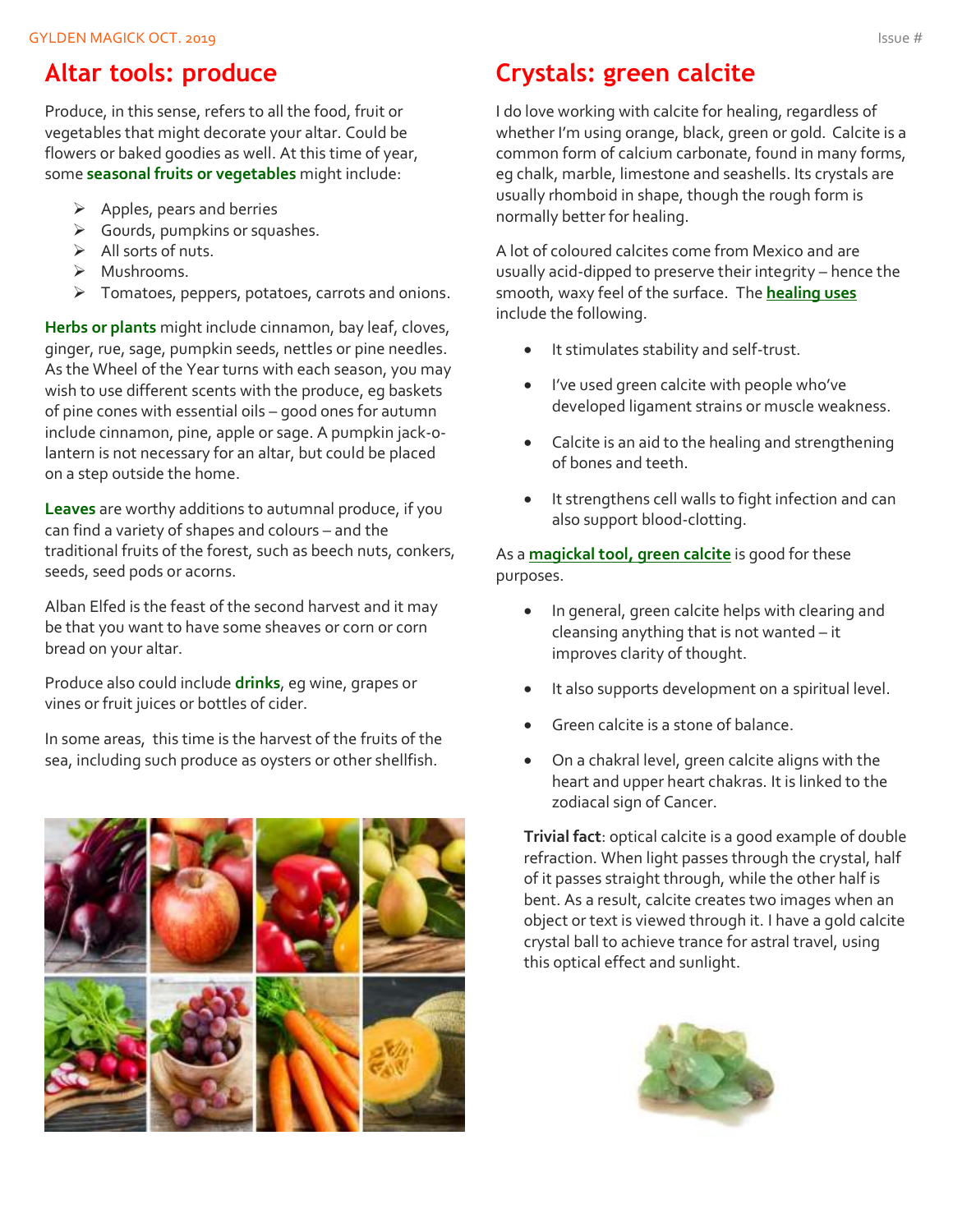### **Herb of the month: hibiscus**

Hibiscus is a common garden plant and has a wide variety of health benefits. This tea is rich in vitamin C, minerals, and antioxidants. It is a very popular medicinal drink and can be drunk either hot or cold – it is low in calories and caffeine-free. OK, so, we're really considering the good things here that derive from hibiscus tea/ infusion.

- $\triangleright$  It reduces high blood pressure.
- $\triangleright$  It reduces high cholesterol and inflammatory problems.
- $\triangleright$  It relieves period pains or menstrual cramps I suggest to users that they combine hibiscus with raspberry leaves for maximum benefits.
- $\triangleright$  It helps relieve problems in the digestive system.
- $\triangleright$  It boosts the immune system.
- $\triangleright$  Potentially, the anti-oxidant properties of hibiscus help treat diseases of the liver.
- $\triangleright$  It can speed up the metabolism aiding in healthy, gradual weight loss.
- $\triangleright$  Hibiscus is linked with better mental health.

A research study conducted on patients with type 2 diabetes suggests that consumption of hibiscus and sour tea lowers cholesterol, triglycerides, and low-density lipoprotein cholesterol and increases (good) high-density lipoprotein cholesterol.

Hibiscus tea is also used as a sports drink in order to satiate thirst. For this purpose, hibiscus tea is typically consumed cold, as an iced tea. Many people include it in their diets, as hibiscus can cool down the body very fast.



### **Recipe: Autumn appetiser**

Lots of references to autumn in this issue of *GYLDEN MAGICK* and there can be no better witness to autumn than the proliferation of mushrooms in our countryside. So, here's a quick snack for this time of year that should serve about five people (apologies for the imperial measurements).

The mushrooms used in this recipe need not be from a supermarket, but must be safe to eat. Within this country, we'd suggest using such varieties as ceps, chanterelles, horse mushrooms, chestnut mushrooms, hedgehog or chicken fungus or amethyst deceiver.

#### **Ingredients**

- 1. 1lb small mushrooms
- 2. 1tbsp chopped onion
- 3. 1tbsp chopped parsley
- 4. 2 tbsp olive oil
- 5. 2 lemons
- 6. 6 tbsp white wine
- 7. Salt & pepper.

#### **Method**

- 1. Put the olive oil in a pan and heat gently.
- 2. Wash the mushrooms and add to the pan.
- 3. Add the salt, pepper, onion, parsley, juice from the lemons and the white wine to the pan.
- 4. Cover and heat on a fast heat for 3-5 minutes.
- 5. Leave to cool for a short while.
- 6. Serve the mixture in its own juice, perhaps before a main meal.

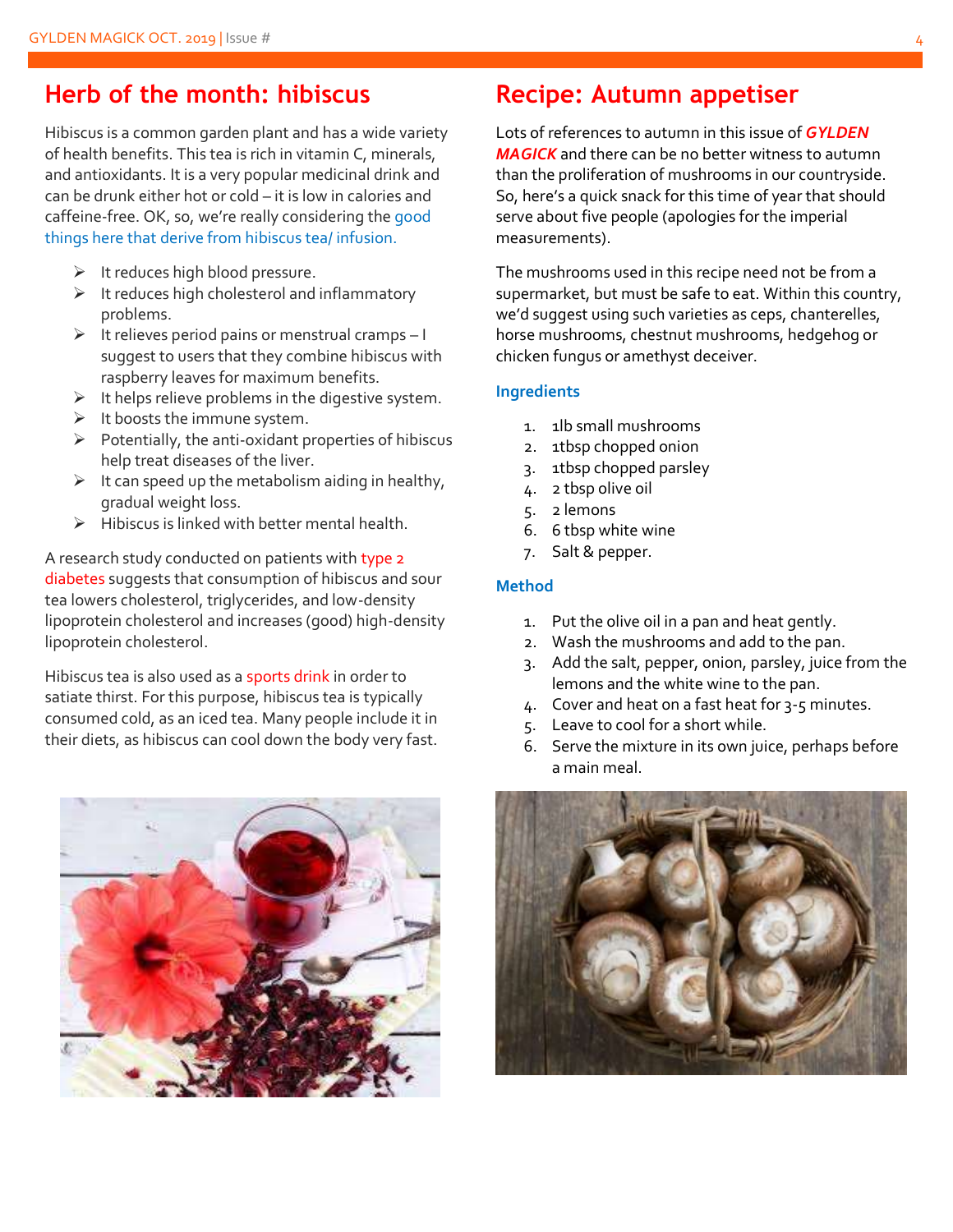## Preview: Wandering Witches' Fayre

#### **By Wandering Witches' Fayres**

If you are looking for a unique, fun and fabulous day out, the wonderful, world-famous Wandering Witches' Art & Craft Fayre wanders into a southern corner of Hampshire in Spring and Autumn each year. These events bring wares of skilled artists and crafters, inspired by Nature and their spiritual paths, with live music from bands such as Pixiephonic or Corvus and delicious café treats from the Holistic Chi cauldron.

We began in Bedhampton, 6 years ago, wandered through Waterlooville for a couple of years and now have happily parked our brooms in Portchester at the lovely community centre there. Three generous rooms are filled with stalls bursting with beautiful art and crafts with outside stalls and demonstrators when the weather permits. Entry is free so visitors have a little more to treat themselves to the many temptations.

Some of the amazing artists have been with Wandering Witches' from the start and no events would be the same without them. At the same time, it is always good to have new people showing different work for visitors to enjoy so new stalls are hand-picked to add to the vibrant mix. Among the delights, stalls offer:

- Skilled jewellers.
- Original artwork.
- Herbal products and potions and foraged goodies.
	- Beautiful woodcrafts.
	- Delicate needle and felt crafts.
		- Natural candles and soaps.
			- Healing crystals.
		- Native American wares.
	- Fabulous handcrafted creatures.
	- Luscious mead in collector's bottles.
		- Magick wands.
		- Stylish clothing.

Wandering Witches' Art & Craft Fayres have become "must-go" events and all are welcome to come along for a fun and enjoyable day out. Find us on Facebook to keep up to date with the latest news and details of who will be showing at each event.

**See you next on Sunday 3rd November 2019.**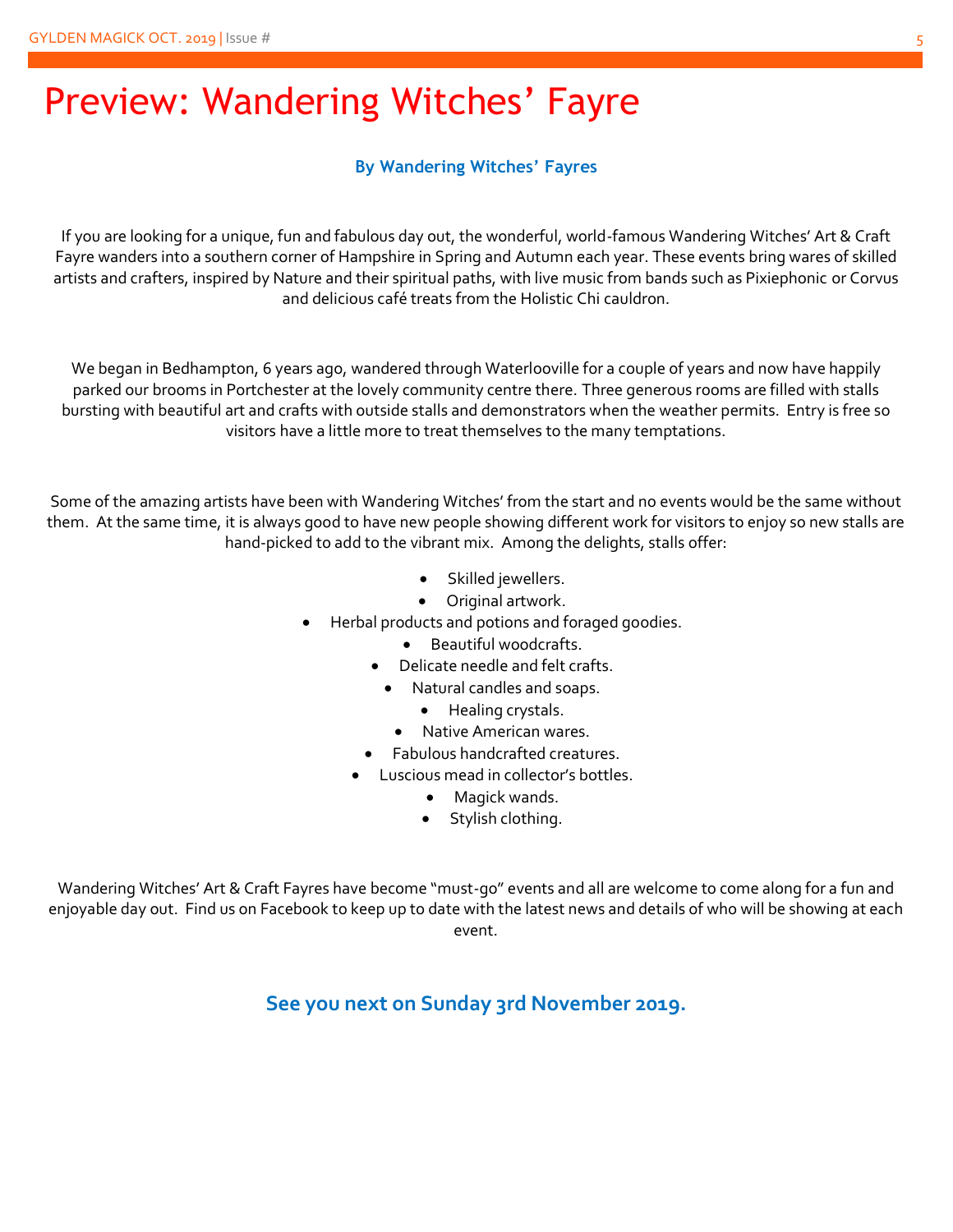Gylden **Magick** Oct. 2019 **Seasons of Albion Moot - Autumn** *drumble* **2019 (that's ramble + drumming + ritual blessings)**







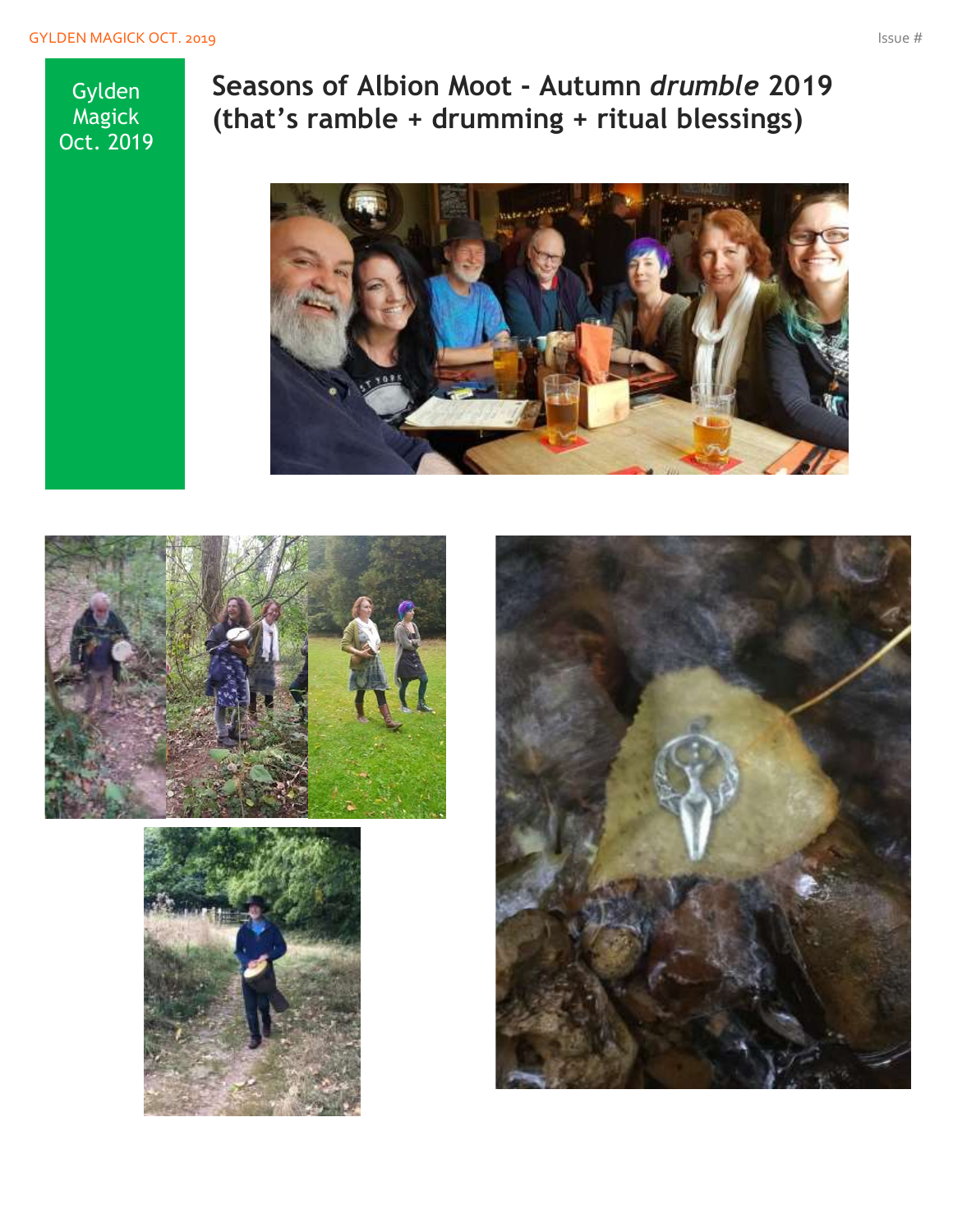

## Spi-rituality: Mabon open ceremony

**Ritual by Paul Oakwolf Coombes & report by Gylden Fellowship**

In last month's *GYLDEN MAGICK*, we featured a druidic Lughnasadh ceremony ritual. This month, we're looking at sabbats again and Mabon/ Alban Elfed, in particular. Read on for an open ritual report.

On 22 September, **Basingstoke Pagan Circle** held its autumn equinox/ Mabon ritual in the War Memorial Park in Basingstoke. In the past, it must be said that I've attended some extremely cold and/or extremely wet ceremonies on hillsides or in yew groves. This day was both wet in the morning, but had dried a little by the midafternoon time of the ritual.



The open ceremony was written by Paul Oakwolf Coombes, leader of this group and Archdruid for Basingstoke. As the name suggests, this rite was designed for all types of pagans – there's a druidic structure, but the format is quite OK for heathens and witches too.

And, the use of a talking stick permits members to contribute poems, stories, songs, etc. Here is an extract from the ceremony.

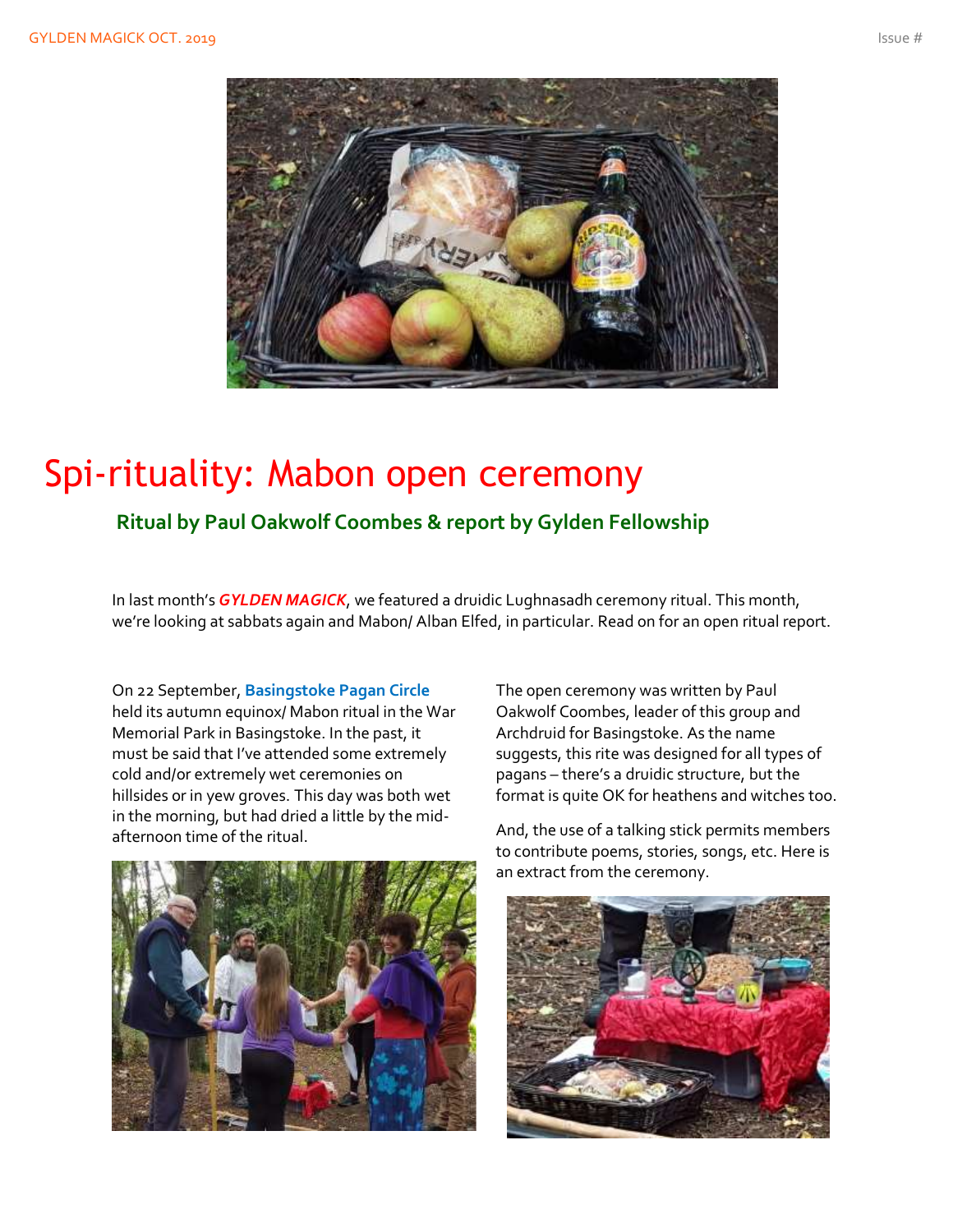*Alban Elfed, also known as Harvest Home or Mabon, is when light and dark are equal before the the year sinks into darkness. This is the time when the ageing Goddess passes from mother to crone until she is reborn as a youthful maiden in the wheel of the year. At the autumn equinox, she represents wisdom, healing and rest.*

*At this time, when the final crops are harvested, we give thanks for the bountiful harvest of the fruits of the land, which have been ripening in the summer sun. We reflect on the life past and give positive thought to ideas and things that are to be in the future. We think about the dark days to come as the darkness overpowers the light.*



*High summer breathes her final, burning breath as father sun descends the western skies and gathering clouds, grey as death, blend into the haze that lies over all now. This Alban Elfed brings the promise of relief with showers soon and cool, clear breezes. I see the Elfed's presence drawing near. The reaping is finished, harvest is in, summer is finished and another cycle begins – the ground is deep with fallen leaves, acorns of the oak and nuts of the beech.*



The group then performed the shared offerings and blessings of fresh bread and cider. And, since it was Mabon, there were lots of apples and pears to share among the members.

And then, as normal, the Druid Oath was spoken by all.

*We swear, by peace and love, to stand, Heart to heart and hand in hand, Mark, O spirit, and hear us now, Confirming this, our sacred vow. Awen.*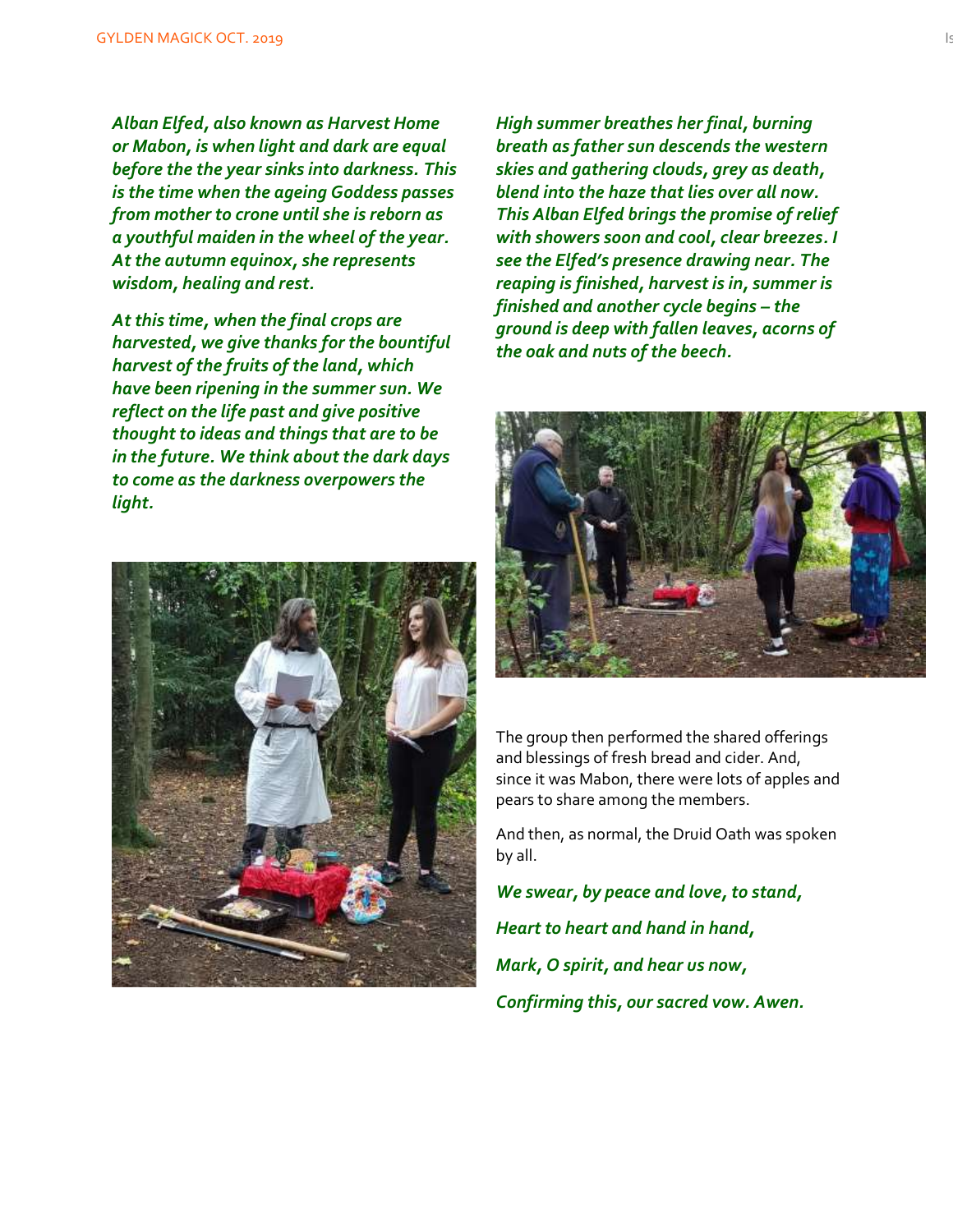## Art showcase (1) by Clare Coombes (Coombes Crafts)







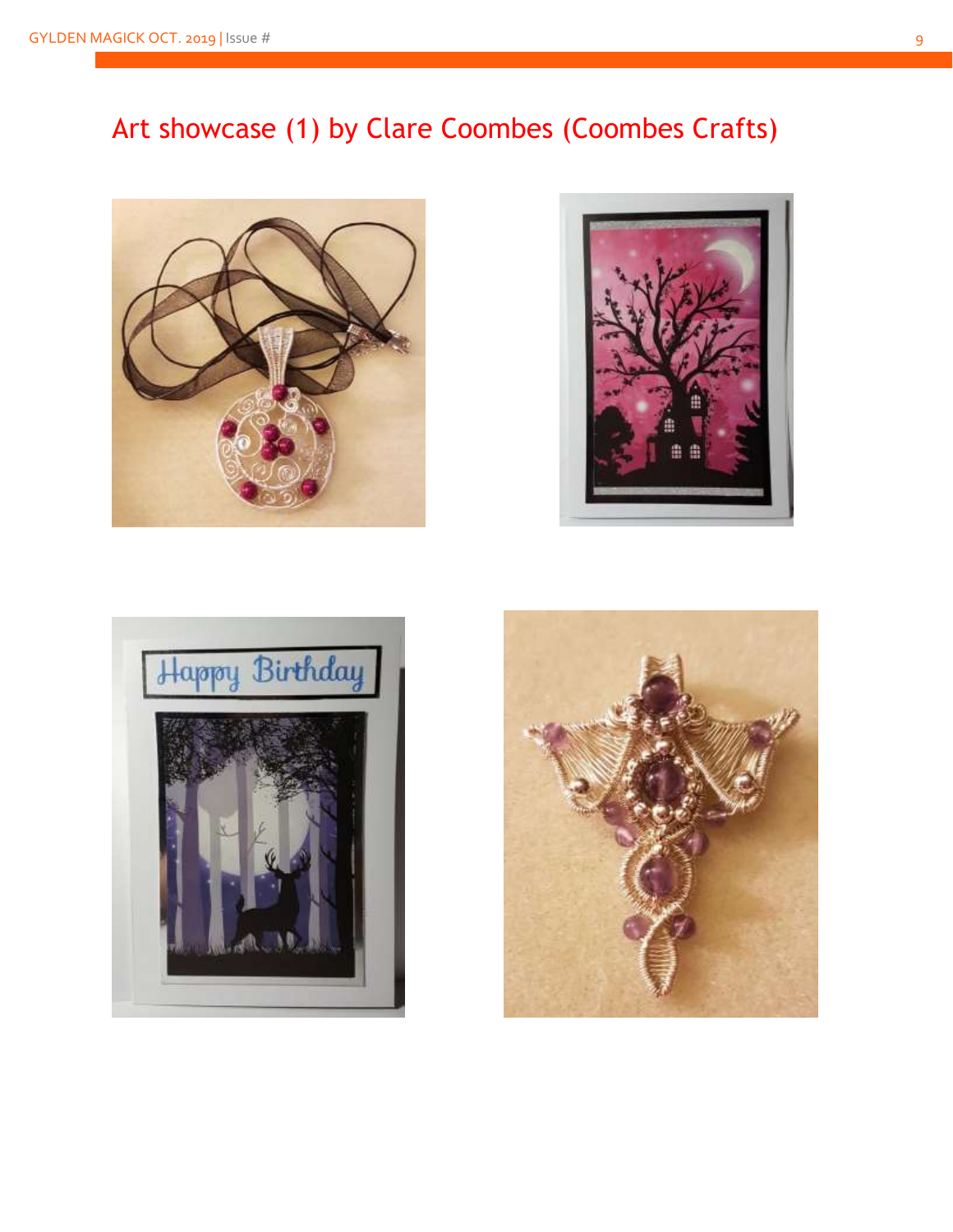## *The electric eclectic*

By Nick the Witch

Most people who know me, know that I hate labels – particularly putting people into little boxes. Quite often, one hears the words, *Well, I'm a third-level initiate from the Goddess Temple at Glastonbury, of course*, or some other such mystical place. As if that bestows a special kudos on the speaker. In reality, it means that the person has gone through several years of study in a particular Wiccan pathway, usually within a coven – and now wants everyone to know about it.

#### **The eclectic path**

OK, so what – most of the Wiccan pathways and rules were made up about 60 years ago by people who were influenced by Gerald Gardner and who then split off to follow their own interpretations. Even Wicca itself derives from a Saxon word, but never forget that most of the Saxons (in Britain anyway) had been converted to Christianity by about 700 CE. Hey, Nick, so which sort of pagan are you?

Well, I follow a Celtic path that combines both witch and druid, derived from my ancestors in Celtic Ireland – many aunts and second cousins still live on the west coast of Eire. So, my path is pre-Saxon from about 2000 years ago, i.e. community medicine with a little bit of druidry thrown in. Oh yes – and the Wiccan rede hadn't been invented then and neither had the threefold rule, but curses and hexes were common – as we know from the various curse tablets unearthed by archaeologists.

There weren't a lot of written records around at that time, but much of the healing lore from plants and nature survives to this day and has been handed down. If you want to follow this sort of path, one has to turn away from text books written by "respected" Wiccan initiates and feel your way via natural sources and spirit guidance. Feeling your way along a path that seems right to you is known as **eclecticism** and has been dissed in the past by people who should know better, but the watchword for this article is tolerance.

#### **Pick-and-mix witchcraft**

OK, it's not really called that, but it's as good a description for what works for you – it could be a piece of writing from Rae Beth, something from the ancient Egyptians, an affinity with the Norse deities and a liking for yoga or meditation. It's difficult to define personal spirituality, except that **nature** usually comes into it somewhere. And there's a desire to help people, i.e. compassion and a restlessness to find out more. Almost always, eclectic witches are those who never stop seeking for something that can't be specified, but they'll know it when they trip over it.

Another key point about eclectic witches is that they tend to absorb little snippets of wisdom from a range of sources. Many are solitary practitioners, but some come to moots to exchange views and learn more – it's that restlessness kicking in again! If someone finds wisdom from Rumi (for example), but also finds an outlet for his or her practice via the teachings of Edward Bach, that is his or her pathway. How you perceive the deities is a personal choice for your spiritual journey.

On the other hand, there have been some interesting (?), not to say grim, debates between people who follow Native American beliefs, because that is their lineage – and the growing industry for eclectic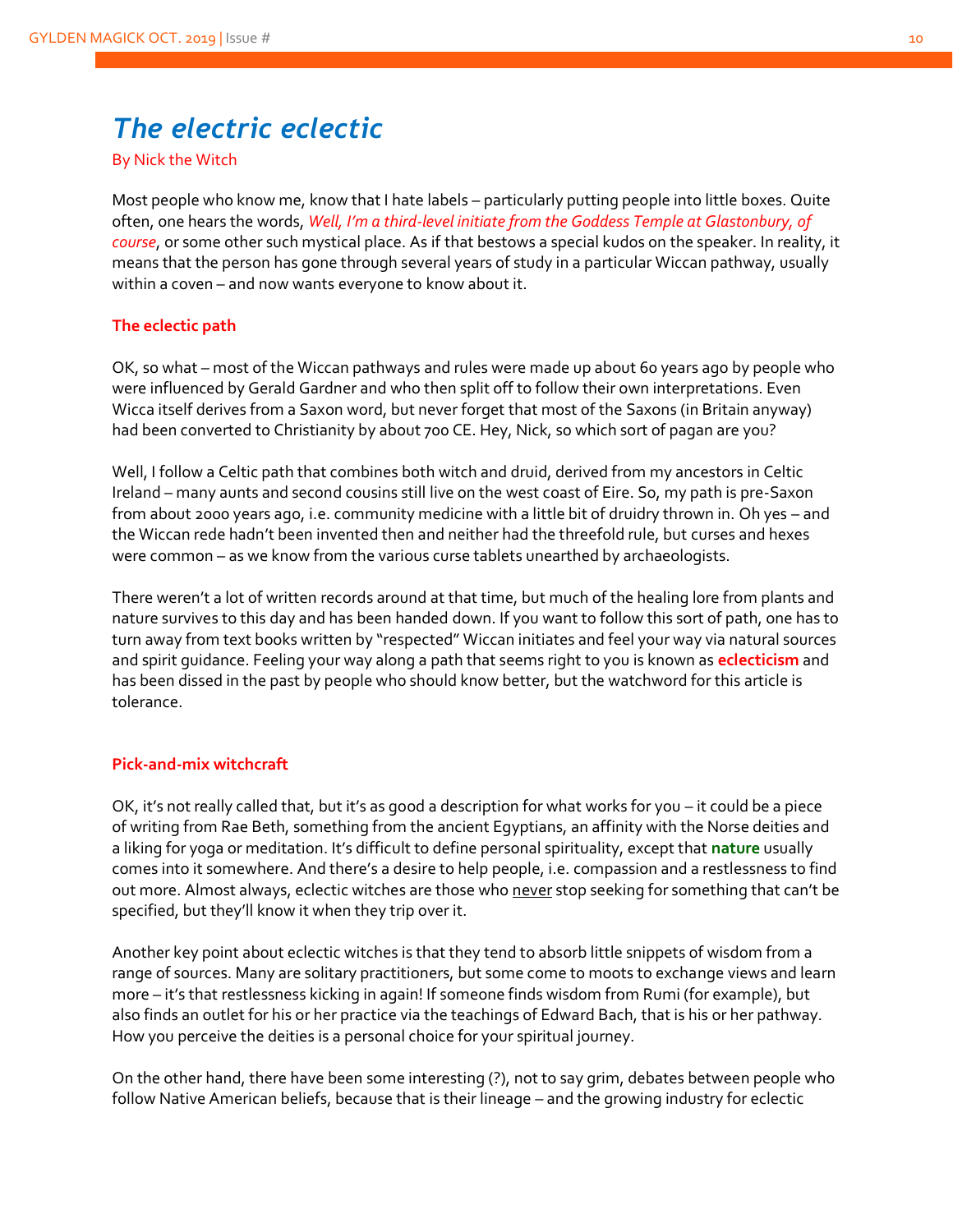witches who find an affinity with such religious practices. To which I must confess a little guilt, due to my set of Cherokee spirit oracle cards, but these were produced by a Cherokee author – does this make it OK then?

It is important to distinguish between the image and the belief. A serious eclectic pagan does the research to validate his or her beliefs. If you follow a Celtic path, it is only right to read about Celtic culture, understand something about everyday life in Celtic times and exchange knowledge with others on this subject. Three millennia ago, those pesky Celts didn't have job descriptions between druids and witches and so, it's back to feeling one's way. However, if your knowledge of the Celts is solely formed of imaginary stuff from films or novels, that's not reality and probably not a basis for a solid spiritual base.

That's one reason why my herbal medicines are stripped down to essentials with no extra chemicals. A linctus for coughs would have been made from natural fruits like strawberries or blackberries, water and honey. A salve would have been made from hedgerow plants, beeswax and oil. Nothing artificial here, which is why I'm writing this today and making some yarrow oil for the winter.

We do like labels, don't we? Much easier to dub someone as a Gardnerian, a druid, a shaman or one of the heathen kindreds. An eclectic is someone on the outside, doing his or her own thing, which is illdefined. So, we'll just look the other way – right? Not in my world – sorry, but everyone's view is valid to me and interesting too. Nothing gets me up on my soapbox quicker than religious discrimination, whether it's inside paganism or between faiths.

Did you say discrimination? Well, yes, because any person has the right to choose their faith pathway under the **Equality Act 2010**. And many people opt for a mix of magickal beliefs, which bring some sort of spiritual order and serenity to their lives – and who are we to doubt them? OK, enough of the rant – this started out as a discussion piece and turned into a bit of a polemic.

To finish then, the title of the electric eclectic was slightly whimsical on my part, but the trend today is for an increasing number of people to learn magick from all sorts of internet sources. They're not joining covens, not paying loads of shekels for some all-singing distance-learning course, but doing their own research online and joining groups on Facebook. And they're going along to pagan moots or festivals, which is never a terrible thing.

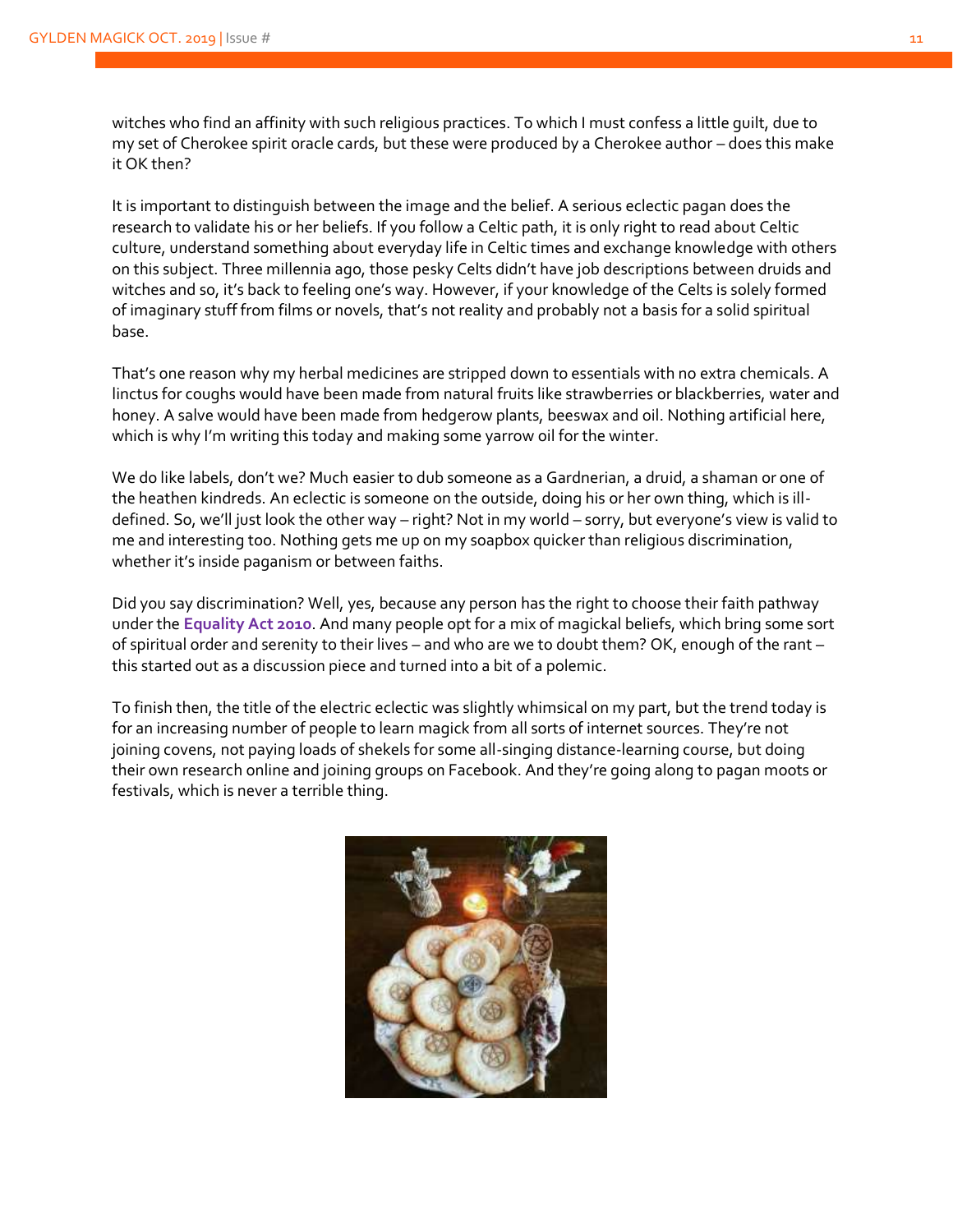## The Abbots Bromley Horn Dance

#### **By Gylden Fellowship, with photos from Paul Pearson**

What's a horn dance then? The pictures give a clue, but this is not just a variation on Morris dancing. Abbots Bromley is in Staffordshire and its horn dance is the oldest surviving custom in Britain. Every year, the dance starts at 08.30 hours on Wakes Monday (the Monday between 6-12 September – this year, it was **9 September 2019**).



Written records of the horn dance go back to 1642; it was banned by Oliver Cromwell, but revived during the Restoration, somewhere before 1686). The wooden deer heads were made during the 16<sup>th</sup> century, but the antlers are far older. Some of the antlers have been carbon dated to Saxon times, between 950-1050 CE. The antlers are reindeer antlers: 30 inches in width and 25lbs per pair – later horn dances elsewhere in Britain use fallow deer antlers. Not only that, but there is evidence that some of the reindeer antlers used are replacement antlers – so it is possible that the dance is older than the Saxons.

Certainly, the Abbots Bromley horn dance pre-dates 1066 and it is known that reindeer still lived in parts of Britain until 1000 CE at least. In 1125, a royal charter granted forest hunting rights to the village of Abbots Bromley (in the nearby Needwood Forest), including the right to chase and hunt deer. And, there are records of the Horn Dance performed at Barthelmy Fair in 1226.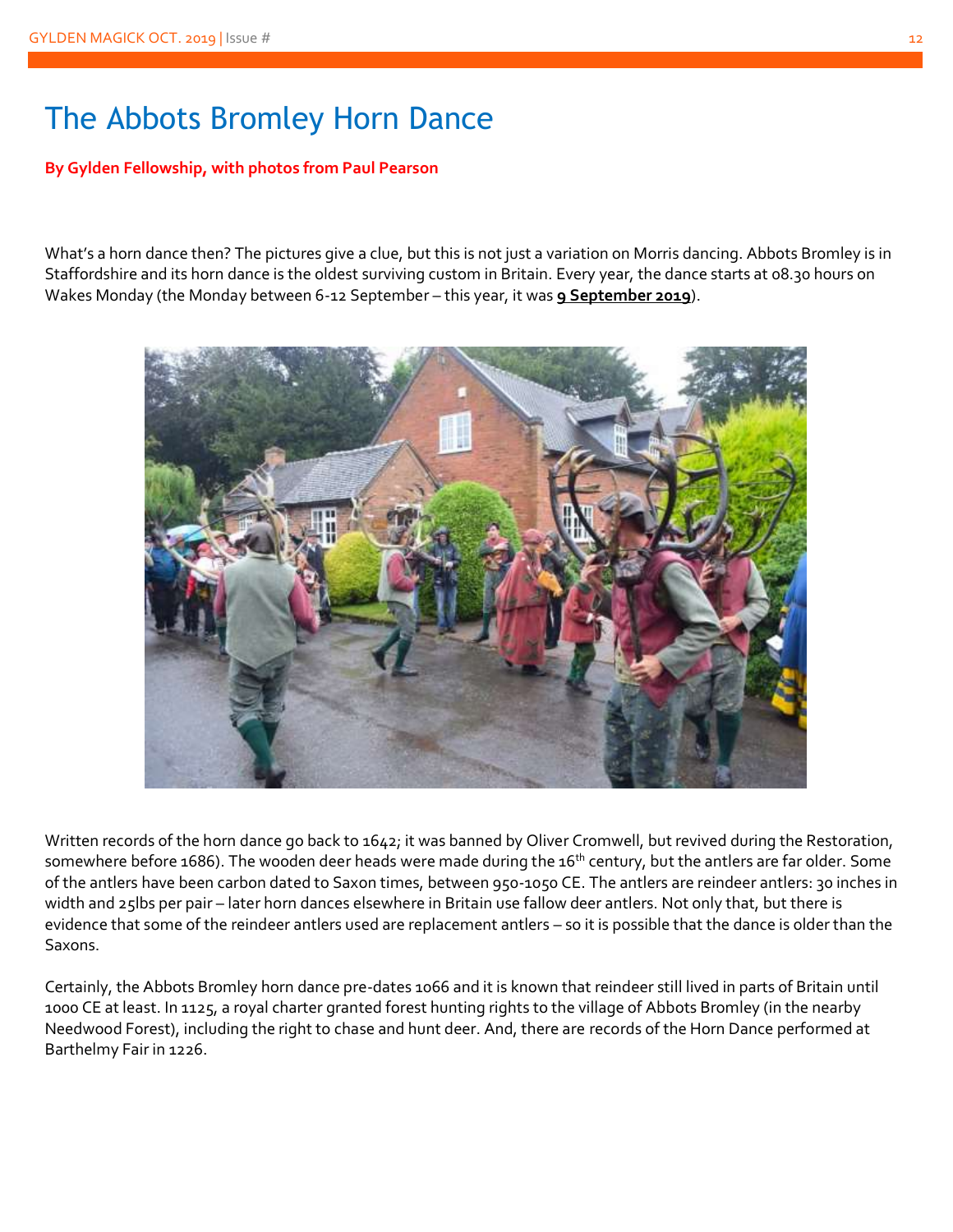

Again, it should be noted that this is neither a Morris dance nor a mumming display, but it is likely that some of the characters were added over the centuries, perhaps as late as the 19<sup>th</sup> century. So, the main characters are the 6 horn dancers, each dressed in Tudor costume and holding a pair of antlers. Each set of antlers is attached to a wooden deer's head on a short pole (see above) and they are carried on the shoulders of the dancers. There are 3 sets of white antlers with brown tips and 3 sets of brown antlers with gold tips. Other characters include:

- a) Maid Marian, holding a wooden ladle
- b) The Hobby Hoss a simple construction
- c) The Fool or Jester
- d) The Archer or Bowman
- e) 2 musicians: accordion and triangle.

At 08.00 or so, the dancers collect their costumes from the local church and make the first dance on the vicarage lawn. The 10 performers and 2 musicians go to a dance area in a single file procession and start with a simple country dance. The proper horn dance follows and I'll try to simplify the steps with the list below.

- 1. The dancers with white antlers face those with brown antlers.
- 2. The Fool faces Maid Marian.
- 3. The Hobby Hoss faces the Archer.
- 4. The dancers form alternate circles and lines.
- 5. The lines step forward and back several times, as the dancers swing their antlers and the music plays.
- 6. The dancers then cross over several times.
- 7. Then, they move to the next dance area.

The horn dance carries on for most of the day – in the streets, market-place and farmyards within several miles of Abbots Bromley –all around the parish. It was considered to be bad luck if the dancers missed a farm on their route. There is a dance area at Blithfield Hall, where the dancers can stop for lunch, before continuing in the afternoon, until they return their costumes to the church in the evening.

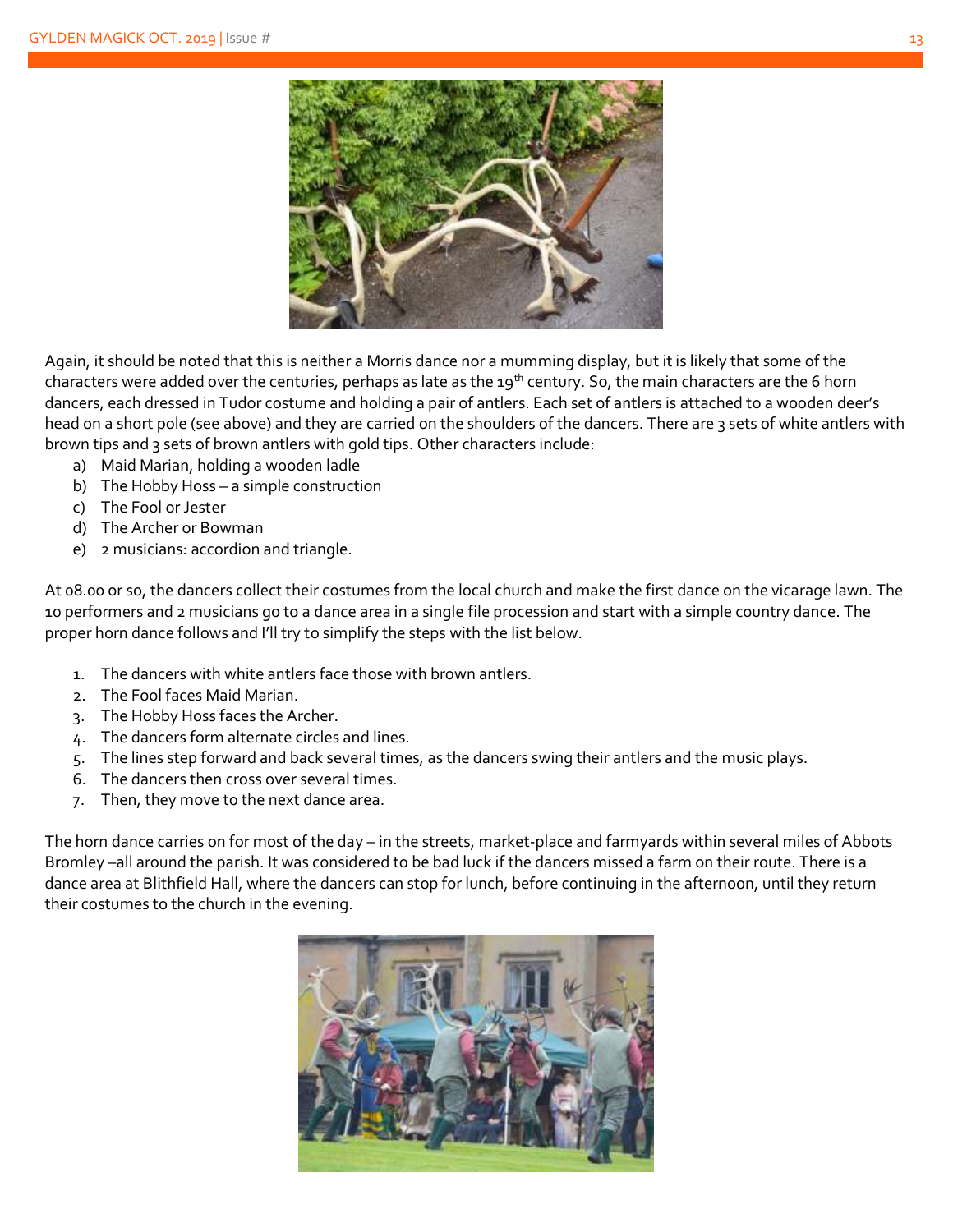## Tales for darker evenings: Odstock & Winchester

#### **By the Storyteller**

Shameless plug to start with – each year, the band, **Spriggan Mist**, does an autumn tour called **Ghostly Tales**. There are the usual great songs, wonderful dancers and a host of live storytelling too. This storyteller has contributed a few tales and will do so again later this month. Here's a couple of tales from past gigs, just right for this time of year – with the lights low and stormy nights outside – hehehe.

We'll start with **a gypsy curse** – in 1801, a young gypsy was accused of stealing a horse at Odstock, near Salisbury. In those days, such a crime was punishable by death and everyone knew it, but the gypsy's father (Joseph) took the blame so that his son would not be executed.

As expected, the local magistrates hanged Joseph for the crime and he was buried in Odstock Church cemetery, but he became a martyr among local gypsies and villagers for his act of sacrifice. Roses were planted on his grave and memorial celebrations were held by his grave to remember his selfless act.

The local authorities (clergy and magistrates) responded by locking the church doors and gates and uprooting the roses on Joseph's grave. In their response, the gypsies placed a curse on Odstock Church, so that anyone who locks the doors or gates is condemned to a premature death. Does it work? To date, two church wardens have ignored the curse, locked the doors and both died soon after – the rector then threw the key into the nearby River Ebble, where it remains.

Another well-known ghost is the **Grey Lady of the Eclipse Inn**. What happened is that there was a failed rebellion against the Crown in 1685 and Dame Alice Lisle was accused of harbouring fugitive cavaliers. She was tried and convicted by the Hanging Judge, George Jeffreys, and sentenced to be burned at the stake. Dame Alice was 71 years old and several Winchester clergymen appealed to the Crown for leniency on her behalf. King James II granted the appeal so that she would be beheaded instead!

So, Dame Alice spent her last nights in the Eclipse Inn, while a special scaffold was built right outside her window and, on 2 September 1685, the sentence was carried out. Since then, there have been many sightings of the Grey Lady as she walks along the corridor from the rooms to the window. Not only have witnesses seen her, but they've heard the rustle of her silk dress and the tapping of her heels. Her actual tomb is at the family estate in Ellingham, Hampshire, at St Mary and All Saints Church.

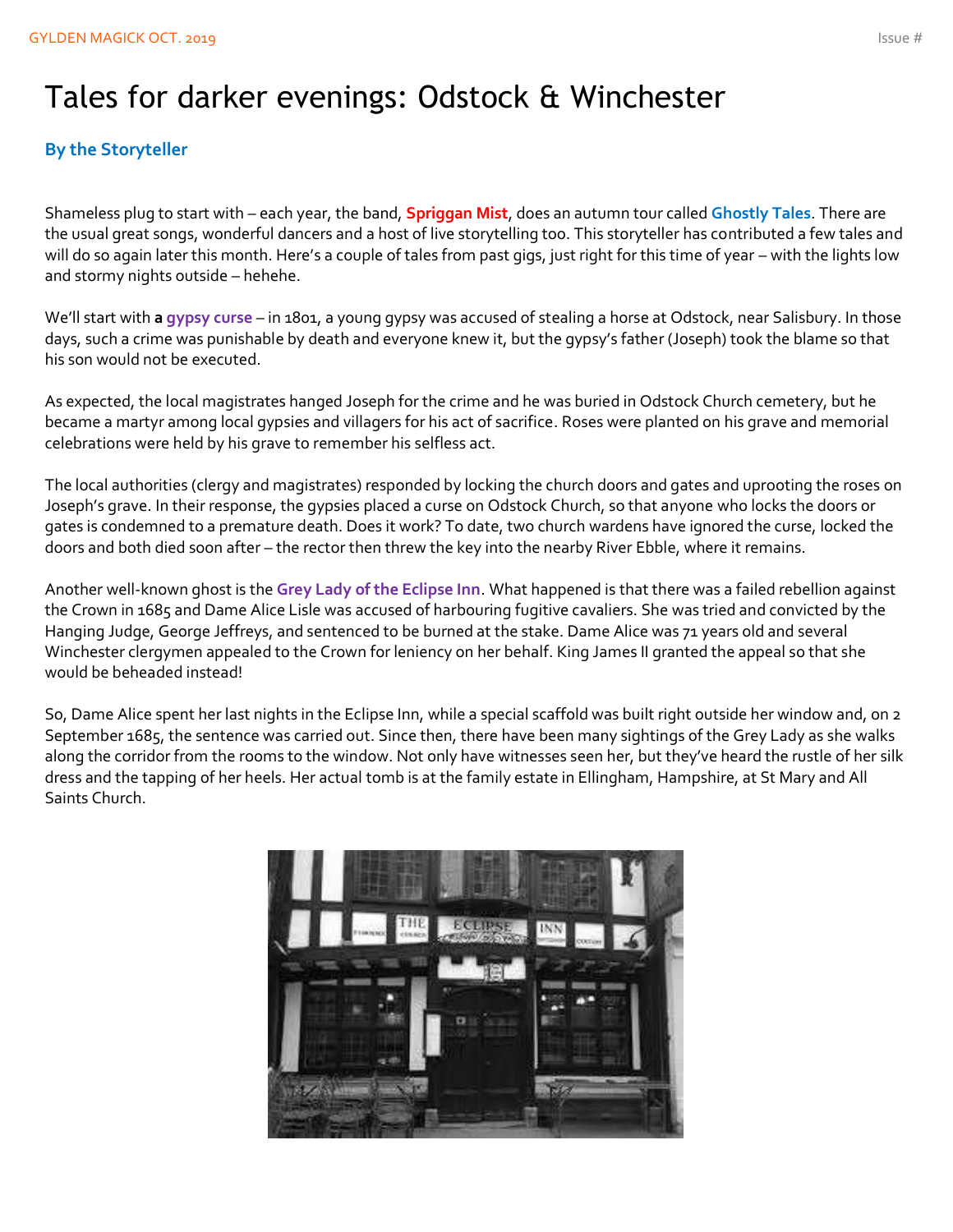## Art showcase ( 2) by Arietta Bryant





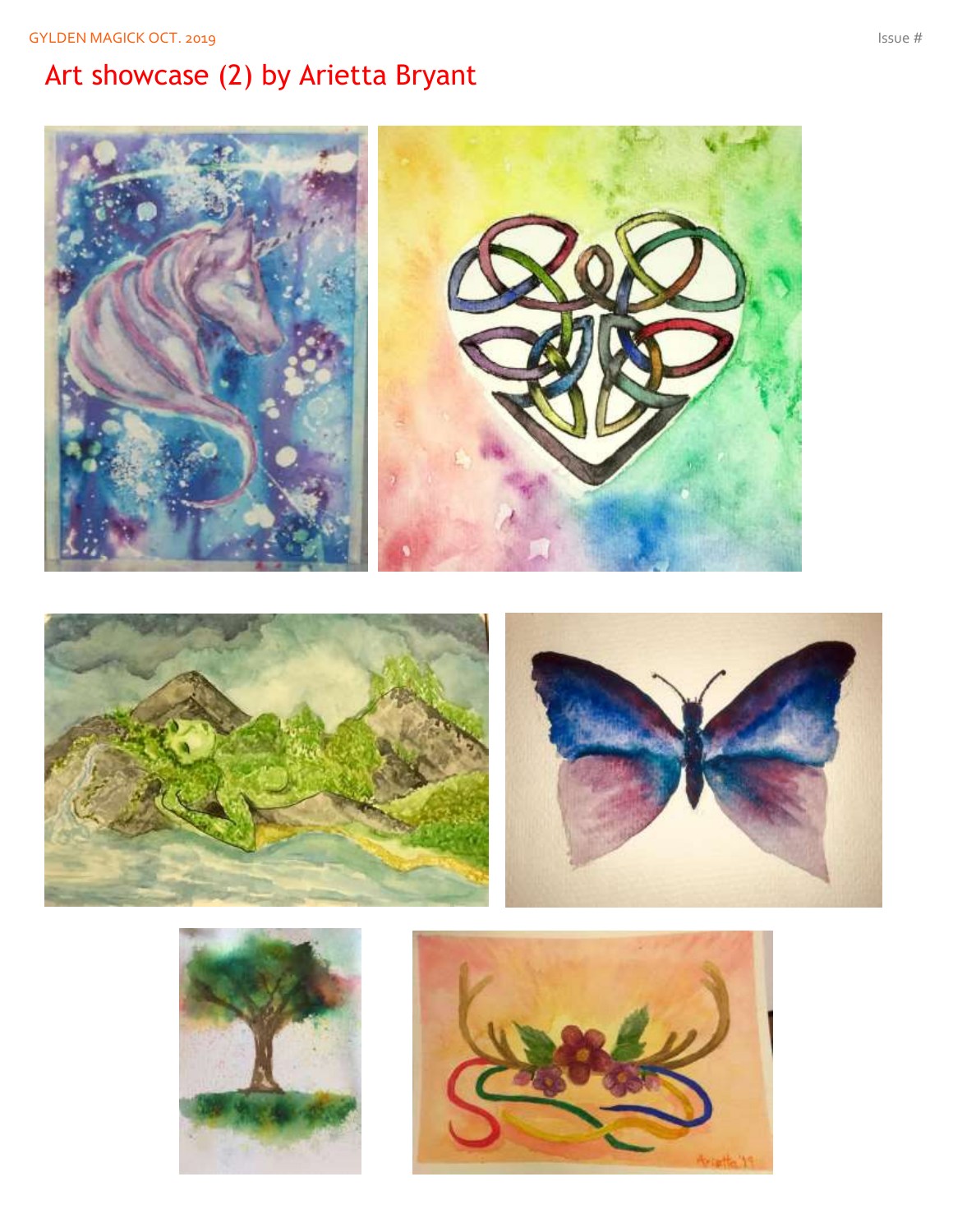## *Seasonal magick for Samhain*

### **By Gylden Fellowship**

Although celebrating any of the sabbats in a group or open ritual can be inspiring and reaffirming, one of the attractions of worshipping as a solitary is that you can customise your ritual in your chosen setting. The article below gives some ways in which you can choose to decorate your place or altar, select a deity, use or edit a blessing and some magickal activities.

#### *Samhain Blessings to one and all - may those who have gone before walk with me at this time and share their wisdom.*

Interestingly, All Hallows Day was part of the pagan festival too and started at sunset on the evening of Samhain. The Roman Catholic Church used to celebrate All Saints' Day for saints and martyrs on 13 May, but the date was moved in the 8 th century, to *coincide* with the pagan festival.

For the Celts, Samhain marked the end of the agricultural season (end of summer) and the beginning of winter: it was the time of year when the gates between this world and the next were open. It was a time both of communicating with the spirits (honouring the dead) and a time of divination or scrying, when the ancestors could be called upon for advice. The whole belief that underpins Samhain is death and transformation

Samhain was a key festival in Ireland, because of the widespread belief that all manner of supernatural beings roamed the land – not only the spirits of the dead, but also færies, goblins, etc. People did not tend to walk out at night on Samhain and it was also a time of peace – no fighting or violence was allowed.

In magickal terms, Samhain is the start of a new year and a time for releasing negative thoughts or closing matters or beginning new projects. Examples might include writing off a debt, closing an account or running an audit. It is the wisdom of the Crone that prevails at Samhain: asking for guidance, paying respects to departed ancestors and celebrating reincarnation.

First things first then – remembering what Samhain is all about, the altar should be one that honours the ancestors and it could include photos or mementoes of relatives or friends that have passed on. The list below gives an idea of the diversity of altar adornments.

- 1. Good incense for Samhain could be sandalwood, wormwood, sage, myrrh or patchouli.
- 2. Typical crystals might include onyx, jasper, obsidian, bloodstone or jet.
- 3. The altar cloth colour should be one of black, orange, red brown or gold.
- 4. You could have a Samhain tree (like a Yule tree), decorated with suitable coloured ribbons or baubles.
- 5. It's probably better to prepare some sort of ritual foods or feast in advance. If you have younger children in the house, the ritual area needs to be closed, but there is no harm in explaining the meaning of Samhain and offering up a family prayer for the ancestors.

There's loads of food and drink that can be used as part of a Samhain feast, including the following:

- a) Apples or apple dishes
- b) Nuts, which represent reincarnation
- c) Cider or mulled cider with spices or mulled wine
- d) Pumpkins or pumpkin bread or seeds
- e) Potatoes, turnips or corn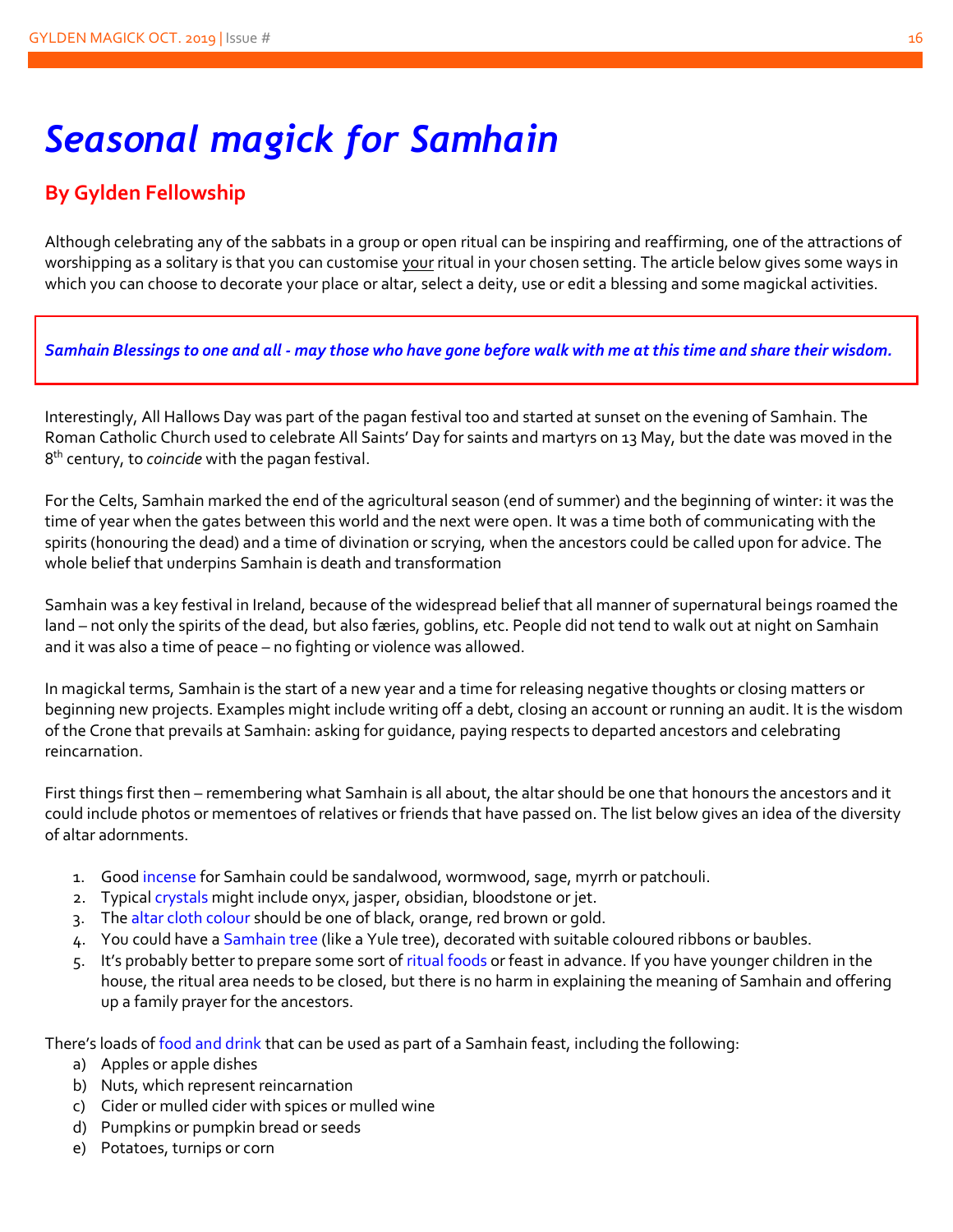- f) Gingerbread
- g) This was a traditional meat festival, as many livestock would be slaughtered in late October and every part used to sustain a family through winter – even using the fat to make lamp oil or tallow. So, a good meat to use is pork.

A plate of food could be left outside the home for the souls of the dead; I can't do that myself due to foxes, mice, etc around our house, but placing a candle in the window or burying apples/ nuts in the soil are also expressions of respect for the dead. Thinking about it now, leaving a place setting for the spirits at your Samhain feast, shows appropriate respect to your ancestors too.

Much of the magick depends upon the type of pagan pathway followed…I might opt for Cernunnos or Brighid or the Morrighan as part of my magick, but other deities could include Hecate, Arianrhod, Bast, Hades, Persephone, Hel, Loki, Arawn or Anubis. This not an exhaustive list, but any deities that are believed to be part of death or the otherworld are welcome. Likewise, animals that are reputed to be linked with Samhain are stags, owls, bats, crows, cats and herons.

The tools needed for the ritual are the usual suspects: cauldron, black candles, broom, a crystal ball or tarot deck and, perhaps, a magic mirror.

As to the ritual itself, every pagan has his or her own way of calling in the Guardians and opening the portals. The key points involve honouring the dead, asking the ancestors for guidance (perhaps by tarot interpretation), divination or scrying or past life recall. Here are some magickal things that could be done:

- a) Candle magic
- b) Divination of any type
- c) Astral projection
- d) Mirror spells
- e) Casting protection for the family or home
- f) Contacting spirits of those who have passed on
- g) Creative visualisation
- h) Færy magic
- i) Past life regression
- j) Deep crystal meditation for remembrance.

Some pagans are strong on costumes and this is fine for ritual magic. Others tend towards craft skills, such as carving jacko-lanterns, making masks, drying herbs, etc. Here is a Samhain spell to remember a particular person that you could use or adapt for purpose.

**What you will need**: a small candle (any colour or a tealight) and a picture/photo of the person whom you wish to remember.

- $\triangleright$  Carve or write the person's name on the candle.
- $\triangleright$  Set the candle alight.
- ➢ Visualise peace filling the spirit of the person in the picture/photo and a happy memory involving him/her and you.
- ➢ The spell is to summon one special ancestor in your memory. **Say these words**:

*Let this flame blaze through the night, Bringing both wisdom and caring insight, Let anger and hostility now depart, As peace and harmony fill my heart. At this special time and in my sacred space, I request my ancestor come to share this place. Let you be welcome, forever in my heart, Remaining here until I bid you depart.*

 $\triangleright$  Let the candle burn out and put the picture/photo away.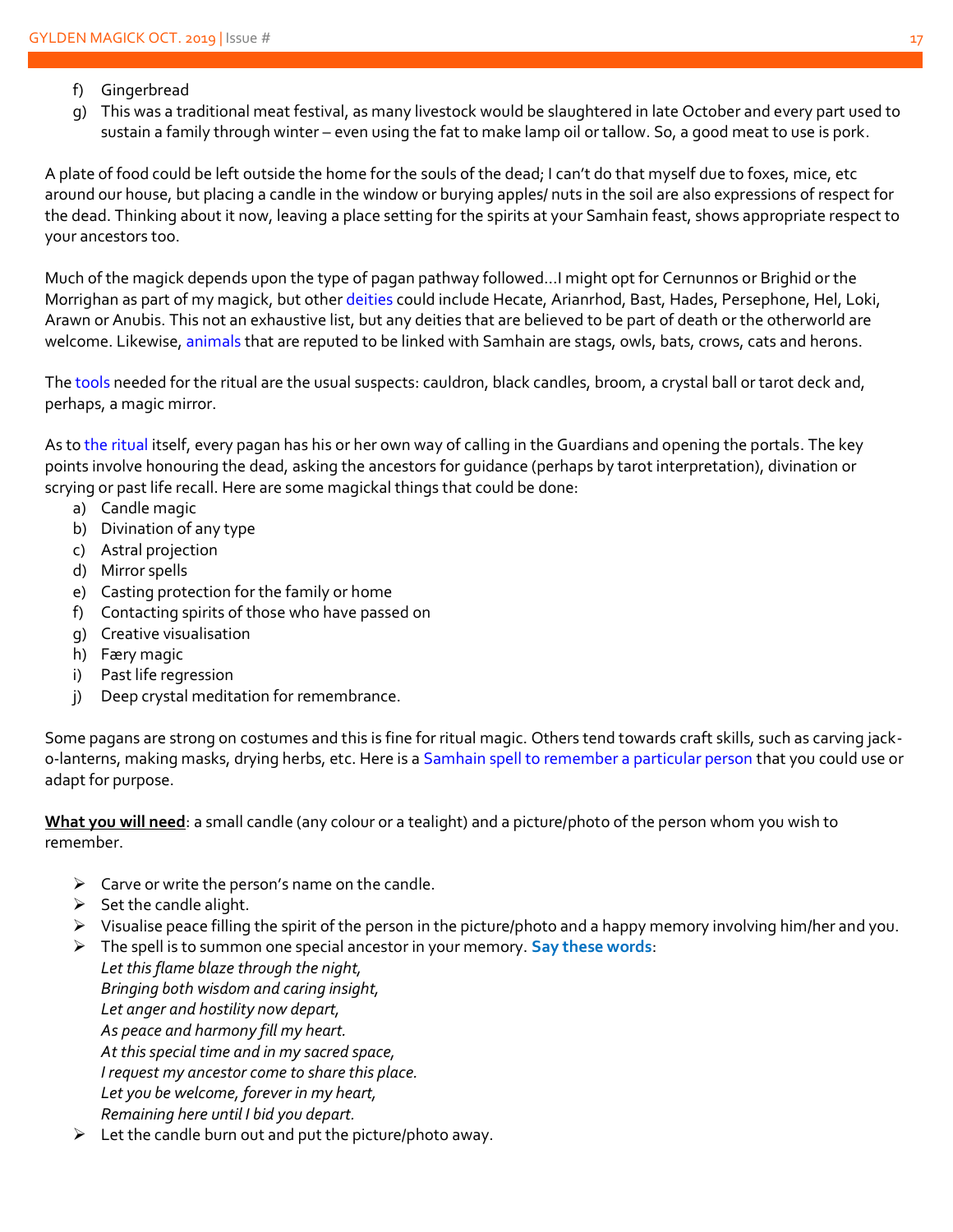# *Foraging – mushrooms*

#### **By Waverley Healing Wheel**

OK, let's start with what not to do and consider the beautiful, but deadly Amanita or Death Cap Mushroom. It has been responsible for a spate of deaths in the USA, particularly California, but the UK is not immune and a woman from Bridgwater (Somerset) died after cooking some from her garden in 2013. Here's a picture of what it looks like in the wild.



Most often it can be seen after heavy rain, in gardens or forests, but do not be tempted – it always causes violent nausea and vomiting – in most cases, liver failure follows and the US CDC has estimated that the Amanita mushroom is responsible for almost 90% of global mushroom deaths, as it grows on almost every continent. Another CDC report (from the 1990s) listed 9 Amanita poisonings and 2 deaths in a single week. At the time of writing (September 2019), there is no cure for such poison and so, we come to Terry Pratchett:

### **"All fungi are edible; some fungi are only edible once".**

The **Theft Act 1968** states that, in the case of mushrooms or plants growing wild on any land, you may take away foliage, fruit or parts of the plant without committing an offence, provided you are not taking them for commercial purposes. However, if you intend to sell the mushrooms or profit from them in another way, you are breaking the law by taking them without the owner's permission. Here's an example from 2002, when a lady called Mrs Tee-Hillman was arrested for picking chanterelle mushrooms in the New Forest.

The lady admitted that the mushrooms were for sale to restaurants and it seemed that the Forestry Commission would win the case. However, the judge threw it out of court, calling it a waste of public money. Mrs Tee-Hillman then took a civil suit against the Forestry Commission over her right to forage on common land and won herself a licence to pick mushrooms in the New Forest for life. The list below shows some of the key points if you want to go picking mushrooms.

- i. Gain permission from the landowner to pick mushrooms on his or her land.
- ii. With open-access land, run by a public landowner, check first for any local bye-laws on collecting forest plants, including fungi.
- iii. With effect from September 2016, the Forestry Commission has introduced a no-picking of fungi code in the New Forest, but this issue is still under negotiation.
- iv. Remember the laws on trespass when foraging, too, i.e. common land, a public right of way, etc are OK for access, but any other land may not be so.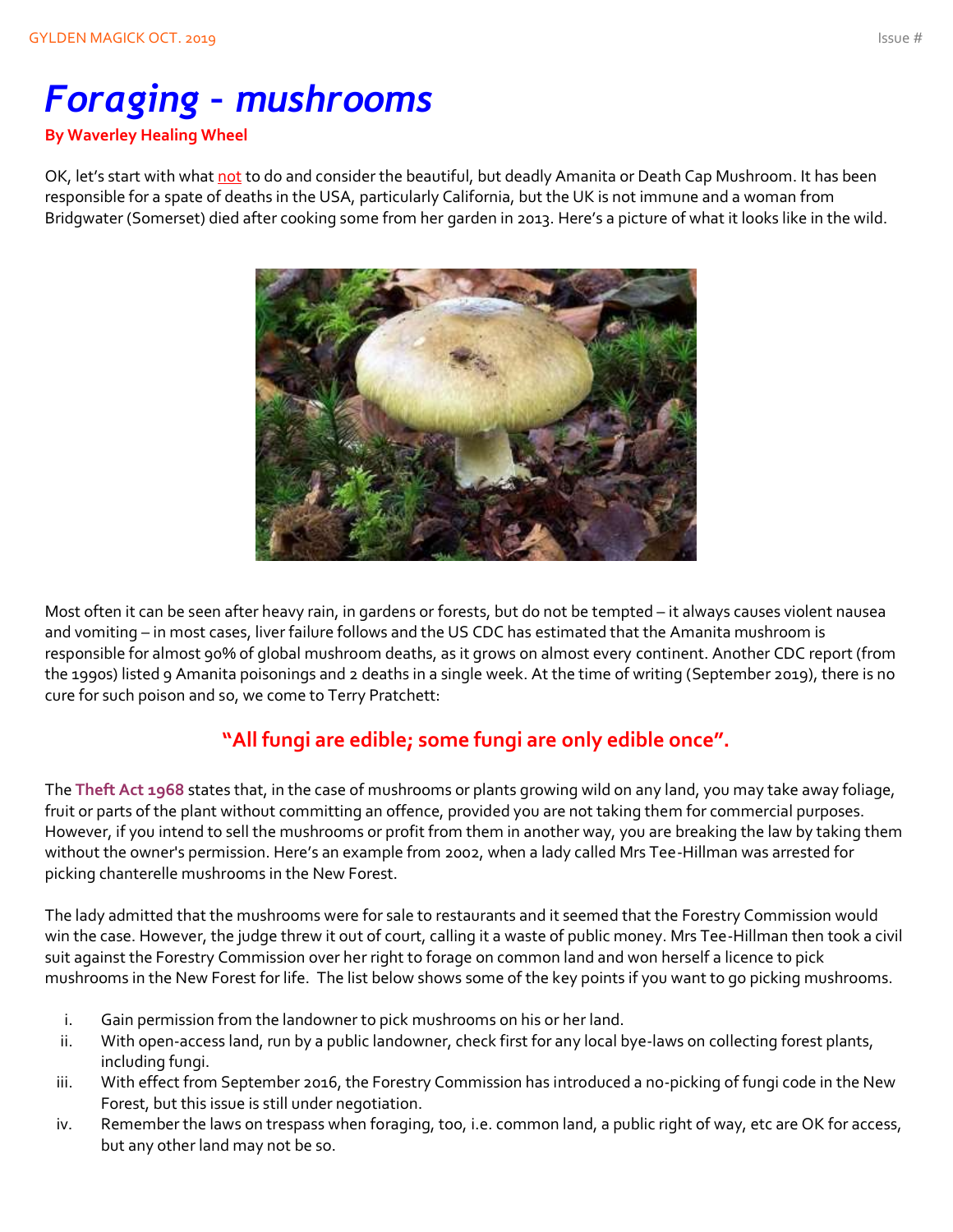- v. Try to follow the Country Code when picking mushrooms, i.e. minimising damage to surrounding foliage or plants.
- vi. Follow *the Wild Mushroom Pickers' Code of Conduct* too, which gives guidance on good practice.

In general, mushrooms and fungi are very difficult to identify. Unless you are 100% sure of the identity of a mushroom, do not eat it, which takes us back to the Amanita, which (apparently) tastes very good – before it kills you anyway. Do not forget that other types of the Amanita in the UK are the Fly Agaric and the Destroying Angel.

Any mushroom picker should learn about the safe fungi and what to do about collecting or touching fungi. If you start by finding a few safe species and researching them and just eating small amounts, you'll have a better chance of surviving for your next foray. For people who wish to learn more about fungi identification, my recommendation is a wonderful Facebook group that teaches about fungi photography, spore prints and environmentally-sensible foraging - Mushroom foraging united kingdom. The list below is adapted from that group's guidelines for foragers.

- Only you are responsible for picking and eating wild mushrooms.
- Try to research all finds for yourself before eating.
- Do not rely on drawings in books.
- Be vigilant and never get complacent.
- Wash your hands thoroughly after picking any fungi.
- Check and re-check before eating wild mushrooms.
- Try to eat a little sample first and wait for a day for any ill-effects.
- When eating a wild mushroom, keep some back for analysis in case of mis-identification.

The list below covers some of the safest wild mushrooms for foraging.

- Giant puffballs
- Hedgehog fungus
- Beefsteak fungus
- Dryads saddle
- Wood ears
- Scarlet elf cups
- Cauliflower fungus
- Field blewits
- Oyster mushrooms
- Penny buns/ porcini/ ceps.